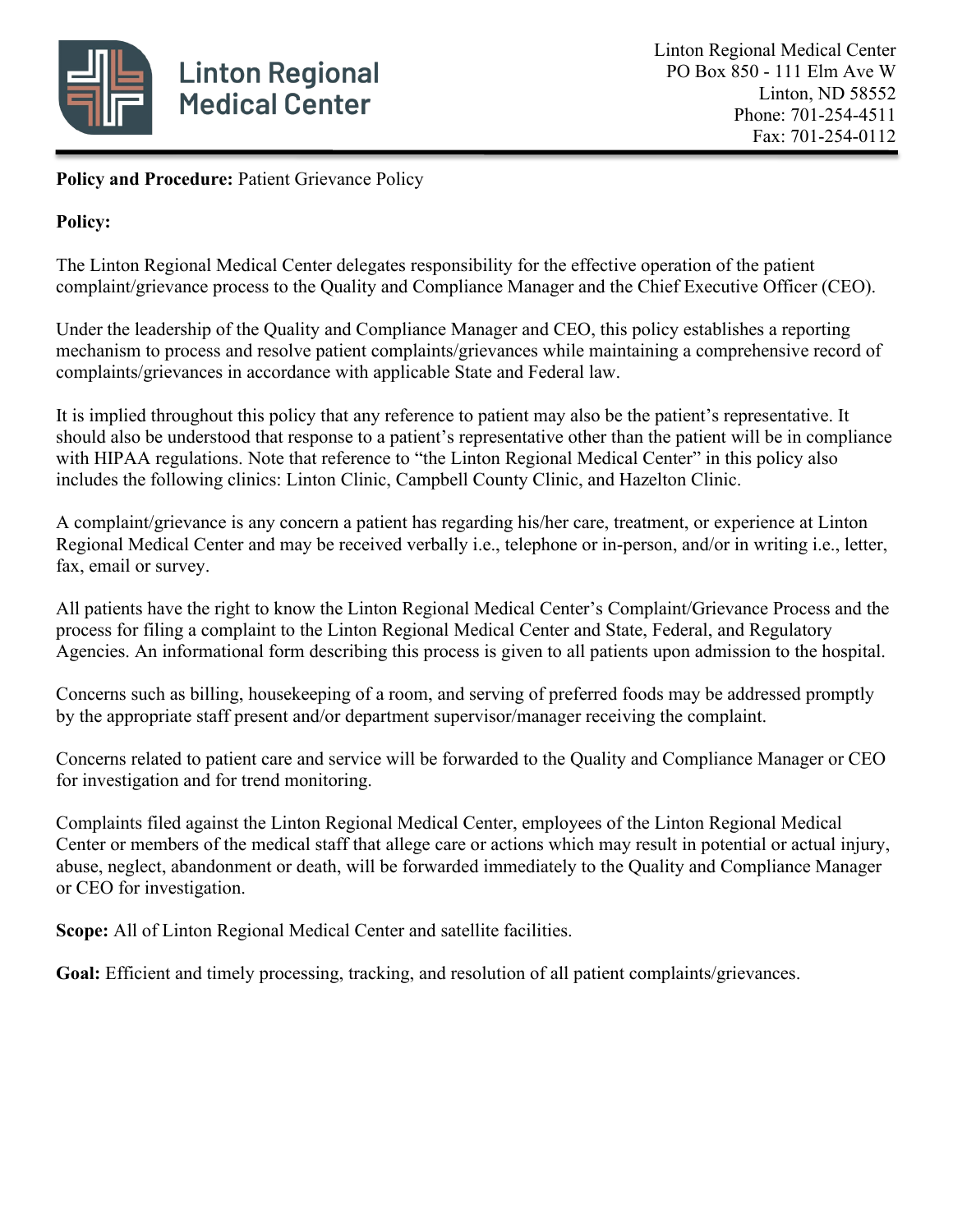

## **Procedure:**

## Initial Response

The patient's expectation for resolution of the complaint/grievance will attempt to be identified during the initial communication with the patient. This can include but is not limited to expecting a full investigation or the patient may be satisfied with the fact that the complaint is being documented.

The Quality and Compliance Manager or CEO shall be notified of all complaints/grievances.

Any complaint/grievance received by a staff member or member of the medical staff should be addressed at the time of the complaint/grievance by the appropriate staff present (including supervisor/manager). If staff present cannot resolve the complaint/grievance, then the department manager will forward the complaint/grievance to the Quality and Compliance Manager or CEO.

# Communication to Complainant

Complaints/grievances received by the Quality and Compliance Manager or CEO will be acknowledged as follows:

- From the time of acknowledgement, the Quality and Compliance Manager or CEO will notify the patient within 7 business days regarding the status and/or resolution of the investigation. The complaint/grievance may require an extended investigation due to the complexity of the issue. The patient will then be informed verbally at least every 14 days of the status until completion of the investigation.
- The patient will receive written communication upon completion of the investigation of their complaint/grievance.

#### Investigation

The investigation process will be initiated by the Quality and Compliance Manager or CEO and will include the following steps:

- Fact-gathering
- Creation of complaint file by submitting a report to the Quality and Compliance Manager or CEO.
- Notification to complainant (refer to Communication to Complainant)
- Notification of appropriate staff and administrators including but not limited to the Risk Management committee for potential Peer Review and to the Safety Committee for potential patient safety issues. The hospital's liability insurance carrier may be notified of any incident with potential for harm.

All information, communication and follow-up will be maintained in the complaint/grievance file by the Quality and Compliance Manager.

The Quality and Compliance Manager will report a summary of complaints/grievances quarterly to the QA committee and periodically to the Linton Regional Medical Center's Board of Directors and Risk Management Committee.